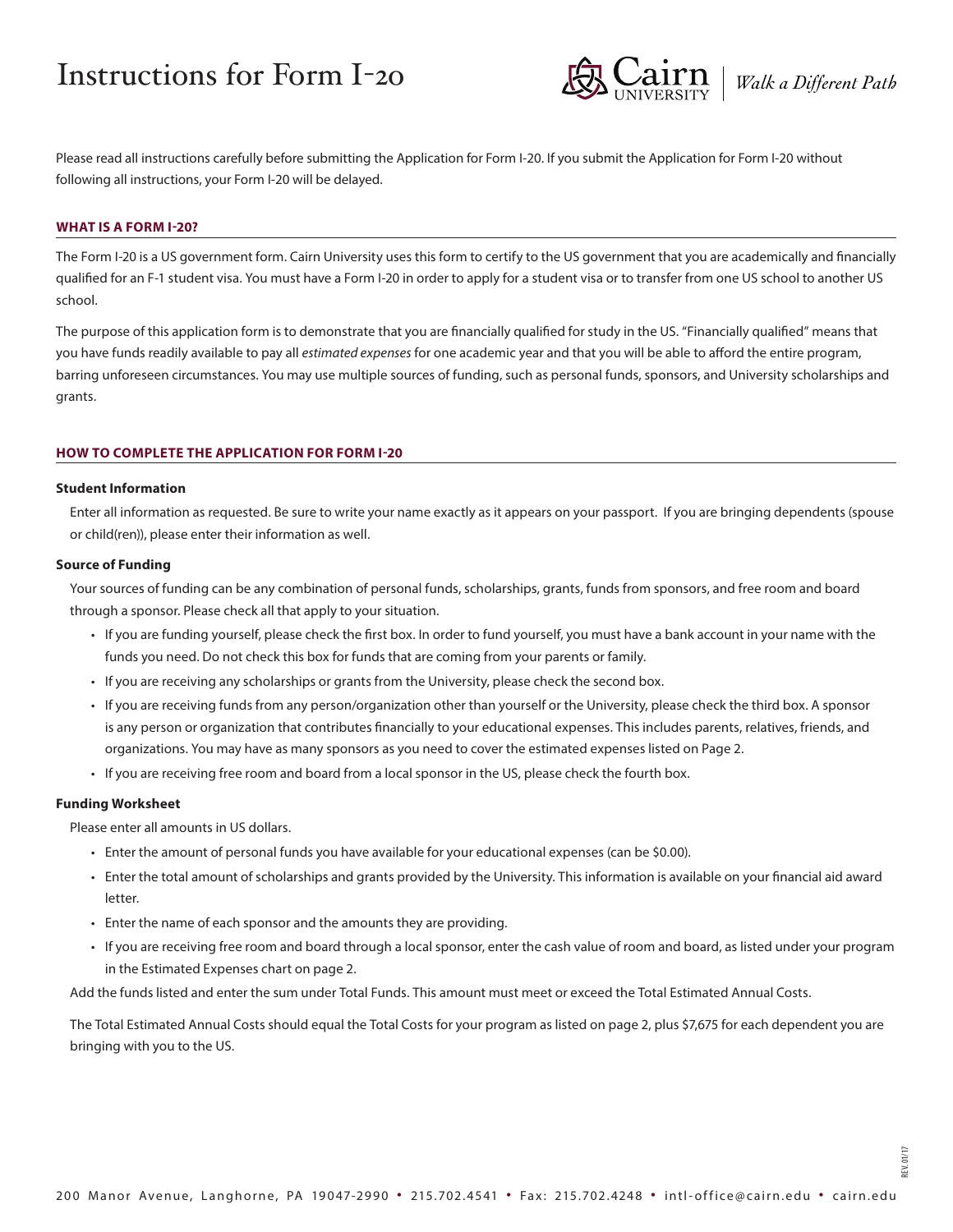| <b>PROGRAM</b>            | <b>TRADITIONAL UNDERGRADUATE PROGRAM</b> |                          | <b>DEGREE COMPLETION PROGRAM</b> |  |
|---------------------------|------------------------------------------|--------------------------|----------------------------------|--|
| <b>Tuition and Fees</b>   | \$30,720                                 |                          | \$14,112                         |  |
| <b>Room and Board</b>     | \$11,421                                 |                          | \$11,421                         |  |
| <b>Books and Supplies</b> | \$1,080                                  |                          | \$1,080                          |  |
| <b>Transportation</b>     | \$898                                    |                          | \$898                            |  |
| <b>Personal Costs</b>     | \$1,144                                  |                          | \$1,144                          |  |
| <b>Health Insurance</b>   | \$1,900                                  |                          | \$1,900                          |  |
| <b>Total Costs</b>        | \$47,163                                 |                          | \$30,555                         |  |
| <b>PROGRAM</b>            | <b>GRADUATE PROGRAMS</b>                 |                          | <b>GRADUATE PROGRAMS Master</b>  |  |
|                           | MDiv (18cr/yr)                           | Master of Arts (12cr/yr) | of Science / MBA (12cr/yr)       |  |
| <b>Tuition and Fees</b>   | \$10,962                                 | \$7,308                  | \$9,288                          |  |
| <b>Room and Board</b>     | \$11,421                                 | \$11,421                 | \$11,421                         |  |
| <b>Books and Supplies</b> | \$1,080                                  | \$1,080                  | \$1,080                          |  |
| <b>Transportation</b>     | \$898                                    | \$898                    | \$898                            |  |
| <b>Personal Expenses</b>  | \$1,144                                  | \$1,144                  | \$1,144                          |  |
| <b>Health Insurance</b>   | \$1,900                                  | \$1,900                  | \$1,900                          |  |
| <b>Total Costs</b>        | \$27,405                                 | \$25,731                 | \$25,731                         |  |
|                           |                                          |                          |                                  |  |

*Please estimate that tuition and fees will increase between 2% and 5% annually.*

These expenses are based on an average, basic budget with no luxuries. We recommend that you carefully consider the cost of attending school in the US and budget additional funds beyond the amounts listed above.

Students who plan to bring dependents (spouse and/or children) must provide evidence of additional financial support of \$7,675 per dependent.

## **AFFIDAVIT**

**ESTIMATED EXPENSES**

Each sponsor listed on the Funding Worksheet must complete an affidavit of support (Page 5). This affidavit is a legal document. By completing and signing the affidavit, your sponsor is swearing to the US government that he or she has the means to provide a specific amount of money for you for every year that you study at Cairn University.

Sponsors should be careful to promise only the amount of funds they are able and willing to give. If they promise more funding than their income indicates they can afford, the documents will not be considered as proof of funding and additional documents will be requested.

For each affidavit, please submit at least one proof of income document. Proof of income documents must be:

- Copies or faxes (you should keep the originals)
- Less than two months old
- In English

Please submit at least one of the following:

- Income tax return with most recent pay stub
- Employer's salary statement on letterhead stationary with most recent pay stub
- *• If self-employed,* salary estimate from accountant or attorney with most recent pay stub
- *• If funding self*, bank statements in your name for the last six months

REV. 04/20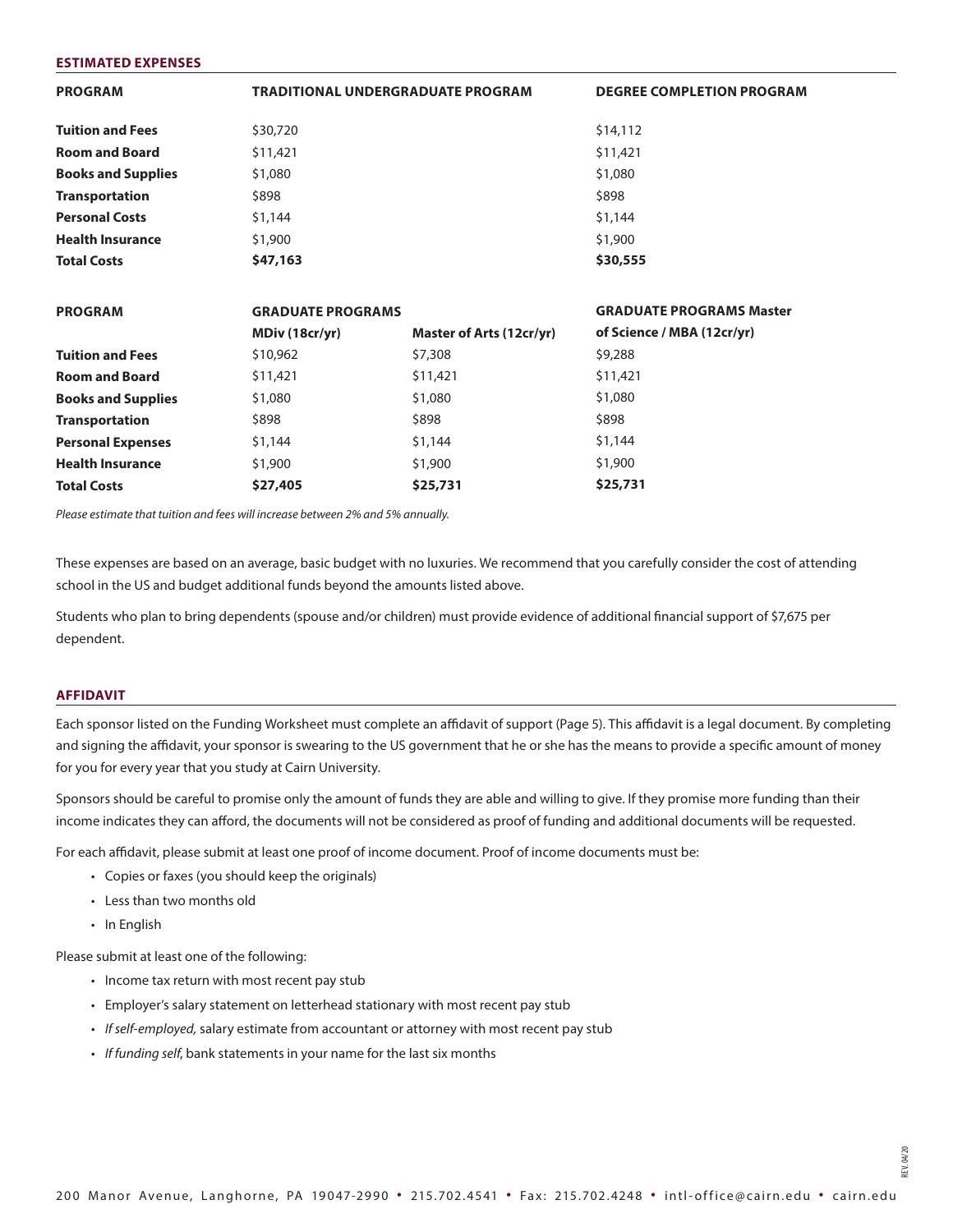



| <b>STUDENT INFORMATION</b> (Please print clearly in ink) |  |
|----------------------------------------------------------|--|
|----------------------------------------------------------|--|

| <b>LAST/FAMILY NAME</b>                          | <b>GIVEN NAME</b>                                                                        | MIDDLE NAME                                                                                                                       |                                    |
|--------------------------------------------------|------------------------------------------------------------------------------------------|-----------------------------------------------------------------------------------------------------------------------------------|------------------------------------|
|                                                  |                                                                                          | Date of Birth: Country of Citizenship: Country example 20 Country and City of Birth: Country and City of Birth:                   |                                    |
| <b>Permanent Home Country Mailing Address</b>    |                                                                                          |                                                                                                                                   |                                    |
|                                                  |                                                                                          |                                                                                                                                   |                                    |
|                                                  | Postal Code: Country: Country:                                                           |                                                                                                                                   |                                    |
| <b>Current Address (if different from above)</b> |                                                                                          |                                                                                                                                   |                                    |
|                                                  |                                                                                          |                                                                                                                                   |                                    |
|                                                  |                                                                                          |                                                                                                                                   |                                    |
| <b>Other Information</b>                         |                                                                                          |                                                                                                                                   |                                    |
|                                                  |                                                                                          |                                                                                                                                   |                                    |
|                                                  |                                                                                          | Academic Major: Degree Program: □Bachelor's □Master's · Semester of Enrollment: □Fall 20 __ □Spring 20__                          |                                    |
| Reason for I-20 Request: □ Initial Studies       |                                                                                          | $\Box$ Program Extension                                                                                                          | $\Box$ Change of Status            |
|                                                  |                                                                                          | $\Box$ Transfer* (fill out section below) $\Box$ Change of Educational Level/Program*                                             | $\Box$ Reinstatement to F-1 status |
|                                                  |                                                                                          | *If transferring or changing education level, please contact us <i>immediately</i> for additional forms and quidance.             |                                    |
| <b>For Transfer Students</b>                     |                                                                                          |                                                                                                                                   |                                    |
|                                                  |                                                                                          | Are you currently in the US? $\Box$ Yes $\Box$ No What is your current immigration status? $\Box$ F-1 $\Box$ Other (please list): |                                    |
|                                                  |                                                                                          |                                                                                                                                   |                                    |
|                                                  |                                                                                          |                                                                                                                                   | $\square$ No                       |
|                                                  | Do you plan to travel outside of the US before school starts? $\square$ Yes $\square$ No |                                                                                                                                   |                                    |

#### **DEPENDENTS**

Please complete the following information about your spouse and/or child (children) only if they will come with you to the U.S. Please note that you need an additional \$7,675 in funding for each additional dependent.

| NAME (LAST, FIRST) | DATE OF BIRTH | <b>COUNTRY OF BIRTH</b> | <b>RELATIONSHIP TO YOU</b> |
|--------------------|---------------|-------------------------|----------------------------|
|                    |               |                         |                            |
| NAME (LAST, FIRST) | DATE OF BIRTH | <b>COUNTRY OF BIRTH</b> | RELATIONSHIP TO YOU        |
|                    |               |                         |                            |
| NAME (LAST, FIRST) | DATE OF BIRTH | <b>COUNTRY OF BIRTH</b> | <b>RELATIONSHIP TO YOU</b> |

## **SOURCES OF FUNDING (Check all that apply and fill in the funding worksheet on the next page.)**

 $\Box$  I am funding myself. My proof of income and a copy of my passport identification page are attached.

 $\Box$ I am receiving funds from Cairn University. A copy of my scholarship award letter is attached.

- $\Box$  I am being funded by sponsors. An affidavit and proof of income for each sponsor is attached. A copy of my passport identification page is also attached.
- $\Box$  I am receiving free room and board from a local sponsor in the US (for graduate students or undergraduate students over the age of 22). An affidavit of support and proof of residence (lease, deed, rent or utility bill) is attached.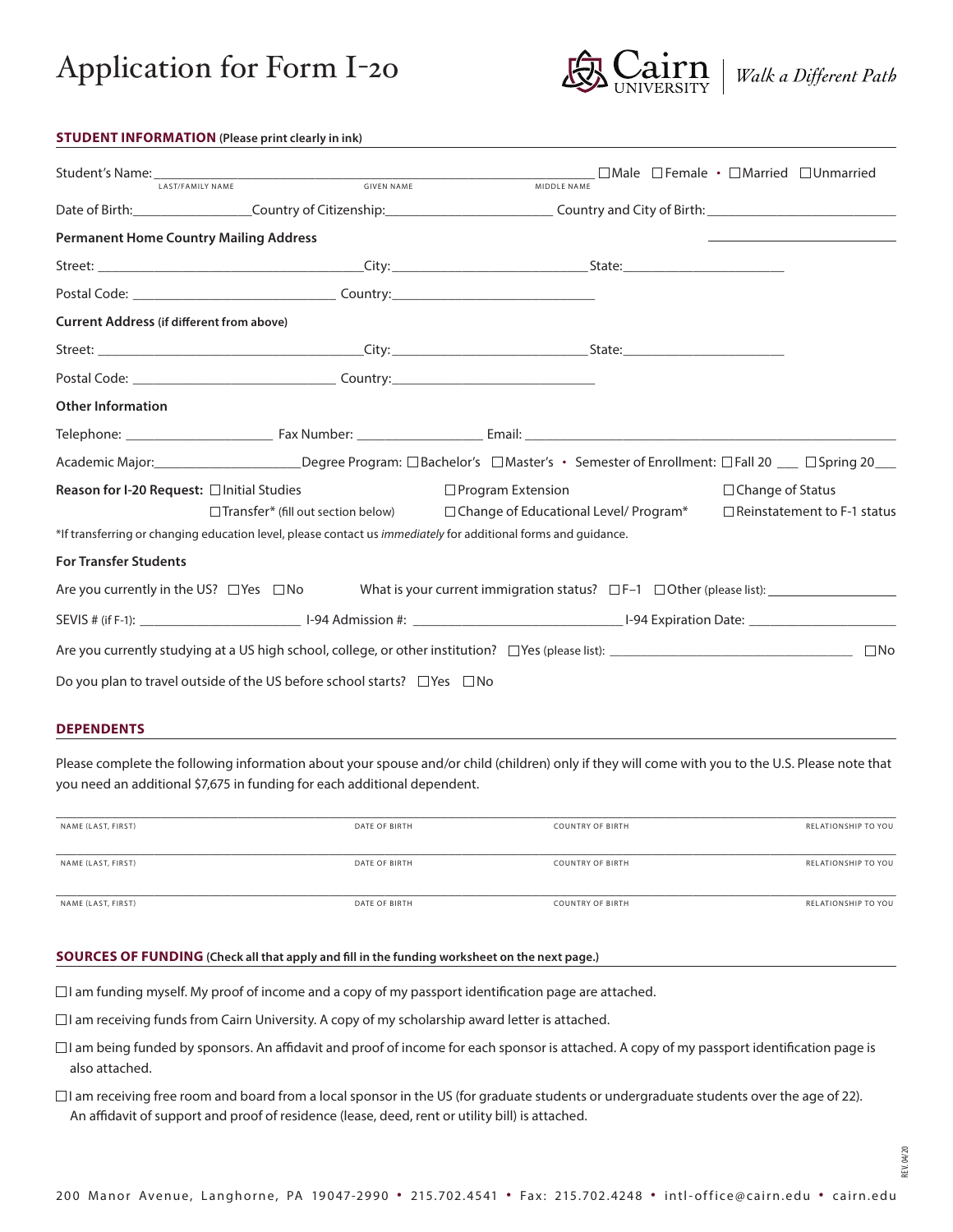### **FUNDING WORKSHEET**

|                                                                 | Year 1 | Year 2 | Year 3 | Year 4 |
|-----------------------------------------------------------------|--------|--------|--------|--------|
| Personal Funds (if you are funding yourself)                    |        |        |        |        |
| <b>Funds From Cairn University</b>                              |        |        |        |        |
| Funds From a Sponsor (parent, relative, friend)                 |        |        |        |        |
| Sponsor #1:                                                     |        |        |        |        |
| Sponsor #2:                                                     |        |        |        |        |
| Sponsor #3:                                                     |        |        |        |        |
| Free Room and Board from Sponsor                                |        |        |        |        |
| Total Funds: (must meet or exceed Total Estimated Annual Costs) |        |        |        |        |
| Total Estimated Annual Costs: (from page 2)                     |        |        |        |        |

## **Email your completed application to cbrown@cairn.edu or fax it to 1-215-702-4248.**

#### **Do not submit the Application for Form I-20 without:**

- a copy of your passport identification page
- copies of signed sponsor affidavits
- copies of proof of income documents (in English, in US dollars, less than two months old) for each sponsor.

## **You should keep all original documents for your visa interview.**

If the initial documents you submit are not sufficient proof of funding, the International Student Office will request additional documents. *Your Form I-20 will not be created until you have submitted adequate proof of funding.*